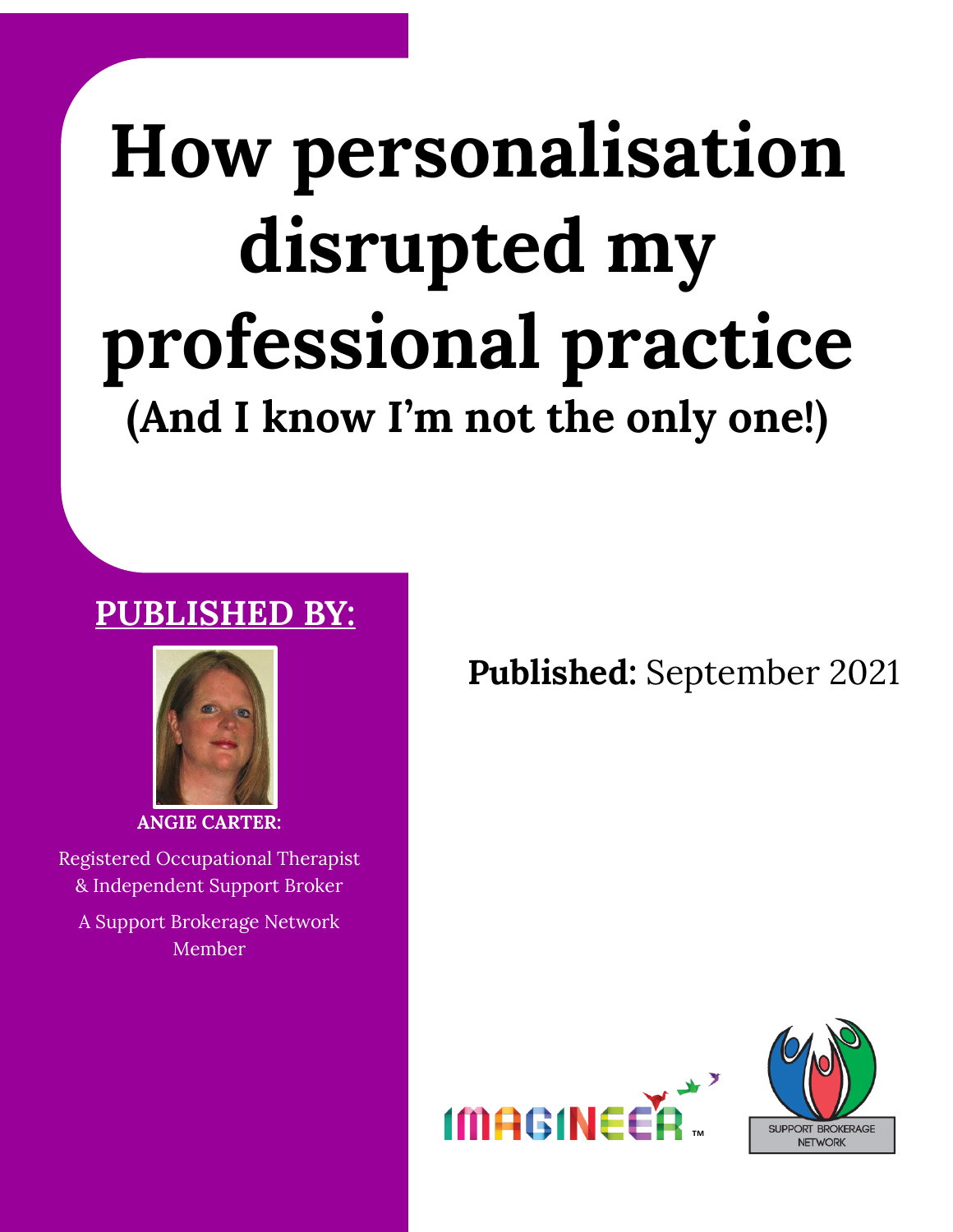## **How personalisation disrupted my professional practice (And I know I'm not the only one!)**

I've been an OT for 30 years – Wow!! – I don't even feel that old and would rarely admit it – frequently letting people know that "I'm only 27!!! Thing is - I can't seem to help being an O.T. even in my everyday life – I'm forever facilitating and enabling. My family know exactly what to expect if they ever say they don't know how to do something…..before we both even realise it we'll have worked together to find out where the gaps are and they're off doing whatever it is for themselves!! Of course, tailoring support around what an individual needs always creates the best results.

So, when Personalisation came along, of course it all made sense to me. In fact, as caring professionals, we as a group are all strong believers that our approach is person centred – it is only a natural course of events as we go about ensuring people are involved in the discussions about how we can help them. It's an integral thing to make sure people are part of their assessment and planning process – so of course Personalisation wouldn't really be a challenge.

For many the landscape of Personalisation brought about changes such as Care Act eligibility criteria, personal budgets, decision support tools and personal health budgets but for me as an accredited Independent Support Broker it reached well beyond these and disrupted my professional world to its core. The principles of Personalisation have transformed the way I think, believe and work. I've found that the way I need to work with individuals and families is no longer about my OT assessment, my professional plan and my professional recommendations.

Why? I found that when people themselves were enabled to be in control and plan and manage their own lives and solutions amazing things can happen – and I mean instantly to the person from the moment of taking their place in their own driving seat, and long term - in relation to what happens to their lives and their well-being.

Not only have I seen this in my professional work but on a very personal level with my best friend and her son too. After many discussions together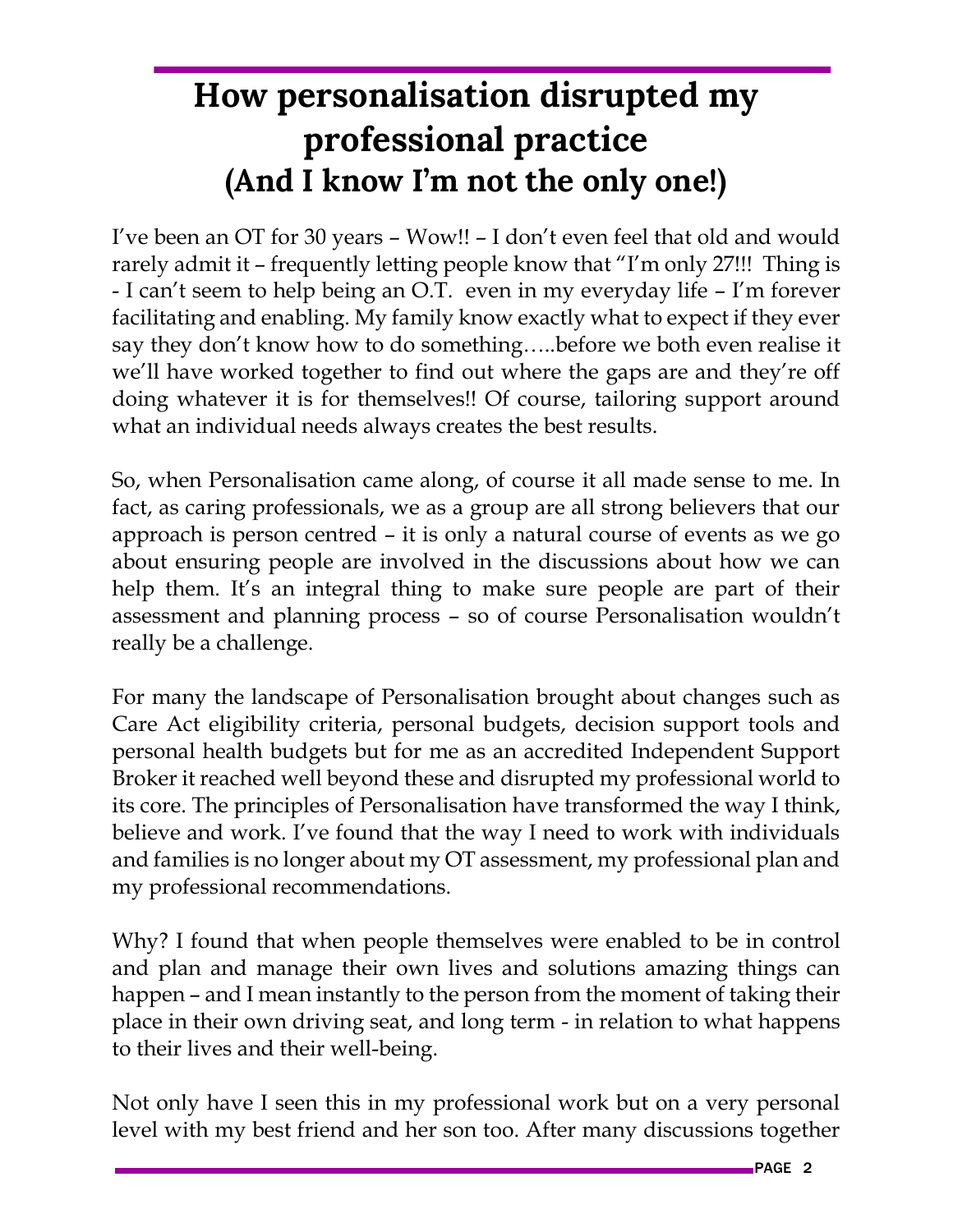trying to appreciate the difference it might make to their lives, my friend agreed to try something they'd not experienced before. We tried a very person-centred approach - one not initiated by any services, any assessment or any review process.

We sat around the kitchen table – this young man, his mum and dad, brothers & PA's; flip charts on the walls, post-it notes for all to write thoughts and ideas on, bacon butties and "Aunty Ange" (pronounced "Anty" Ange) supporting them all to take to reflect, write and listen. They each took time to think about this young man as an individual and the things that make him tick; to consider what works well and what doesn't in his life; what's important to and for him and how he wanted his life to be. My friend's son totally enjoyed the opportunity to be listened to and participated fully, even taking each of the flip charts from the wall and reading everything – warts and all, with and to his circle, ensuring everything from everyone's perspective was very much appreciated, challenged and understood. This process and that of creating a life plan from it, transformed the conversations about him and with him, and placed him in control. The young man has diagnoses of autism and learning difficulties and at the time, there were numerous fluctuating decisions about his future placement after his education ended. These support decisions he and his family had no particular say or control over, and the distress this all caused resulted in his care needs escalating in front of their eyes to 2:1 support; and increasingly resulting in no one knowing what to do to help. The continuously shrinking options consisted only of care services and only ones that were somewhere available and able to offer 2:1 support.

He had to be referred to a psychiatrist as his anxiety heightened, as the situation progressed. He had less and less understanding of what was happening and what his routine would be and his supporters were unable to say or reassure him as they saw things spiralling out of control too. It was not surprising his support needs were escalating – a situation most of us would find difficult to cope with but especially here, where clear routine and what to expect underpin this young man's well-being and autism.

Agreeing to try something different in their conservatory that day, came really from desperation and the fact that my friend truly trusted in me – I've been with her along the way. However, only now with hindsight does she and her family really know what I tried for so long to encourage them to try and what I found so difficult to explain. It took me almost a year to convince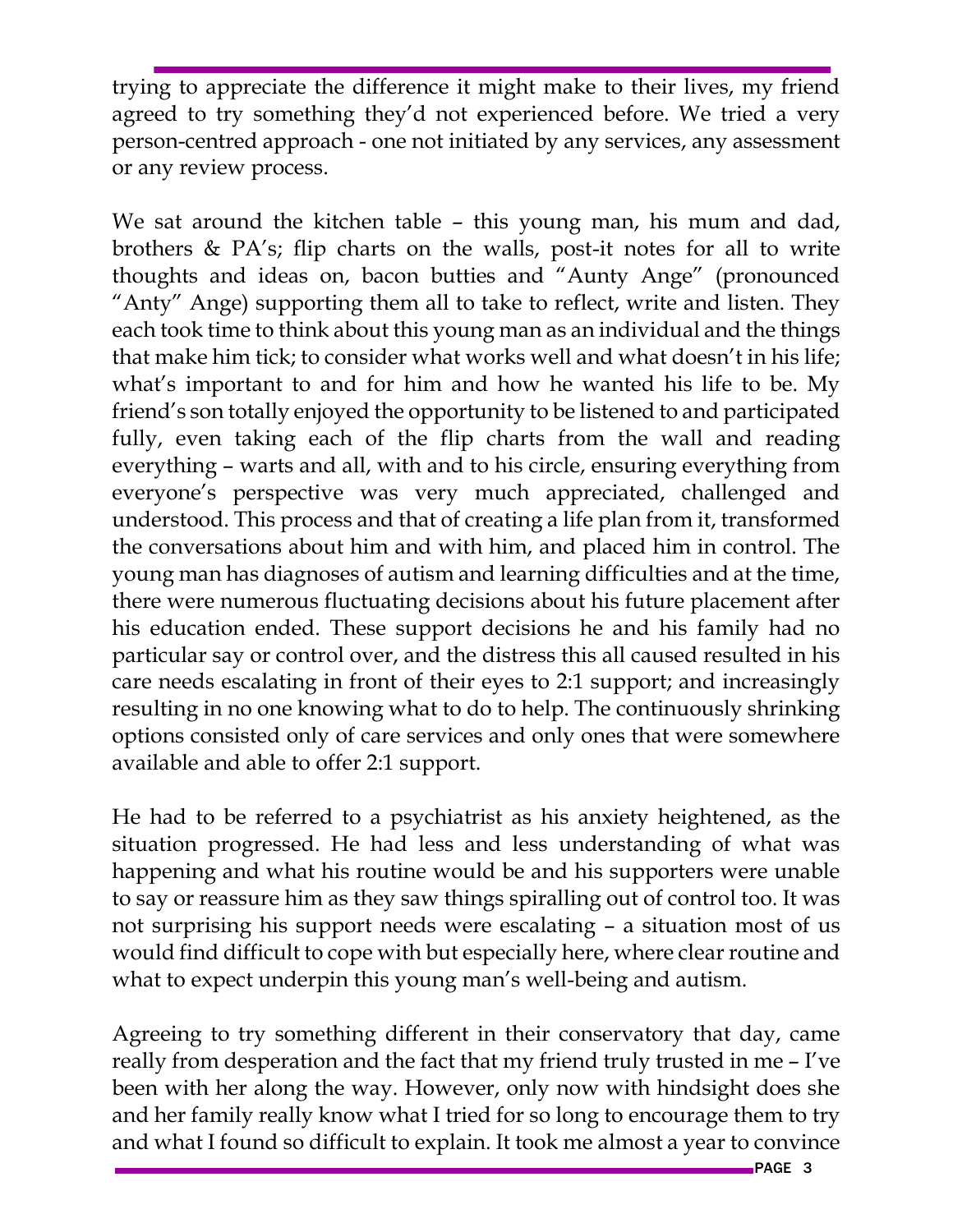her – it was desperate to watch the situation unfold and to know that what they needed was to be able to be listened to and to be able to have at least some control.

Now a few years on from that life-changing day, he has his own supported living flat with support part of the time, he has been discharged from his psychiatrist, has had 2 different jobs of his choice and takes on opportunities to attend conferences and stand up and train others – with support of 1 as required.

His mum has always been proactive and supportive in helping her son have a life, and has faced all the numerous challenges with him but the focused conversations that happened that day were an important turning point and led to the creation of personalised life plan.

Having a life plan that was now owned by this young man, placed the fact that every professional and service provider had plans in his name, under the microscope. It became obvious that these plans were led by the conversations of what these services could offer and what they knew of what was available. The life plan instead, provided everyone involved including social workers, health professionals and all his Provider services with one single focus - how he wanted his life to be, the challenges that needed to be overcome and knowledge about what worked well

Once this new journey started my best friend reflected on that they had travelled before. She saw there were more "plans" for her son than she had ever realised, and yet this was just accepted by everyone as the norm. Often these plans were written in isolation of one another and when put together as recommendations – they could end up counterintuitive and counterproductive. For them as family supporters they had learnt to negotiate life with and around these plans but as her son became a young man, they didn't really make sense to him and how he wanted his life to be, and this left him feeling frustrated and unfulfilled. What became apparent after working with him and his family, using the "In Control" approach, was that he needed just one plan – his own plan and for those services and professionals to work with him, to make his life plan a reality.

So now as I say, I have a different perception and a different approach, a new language and redefined way to make use of my OT skills. I definitely don't use my OT process –it is not my role to assess and give what I think the person needs - I am not in control. It is not my role to plan and prescribe, intervene, review, treat etc. I am a resource and the use of my skills and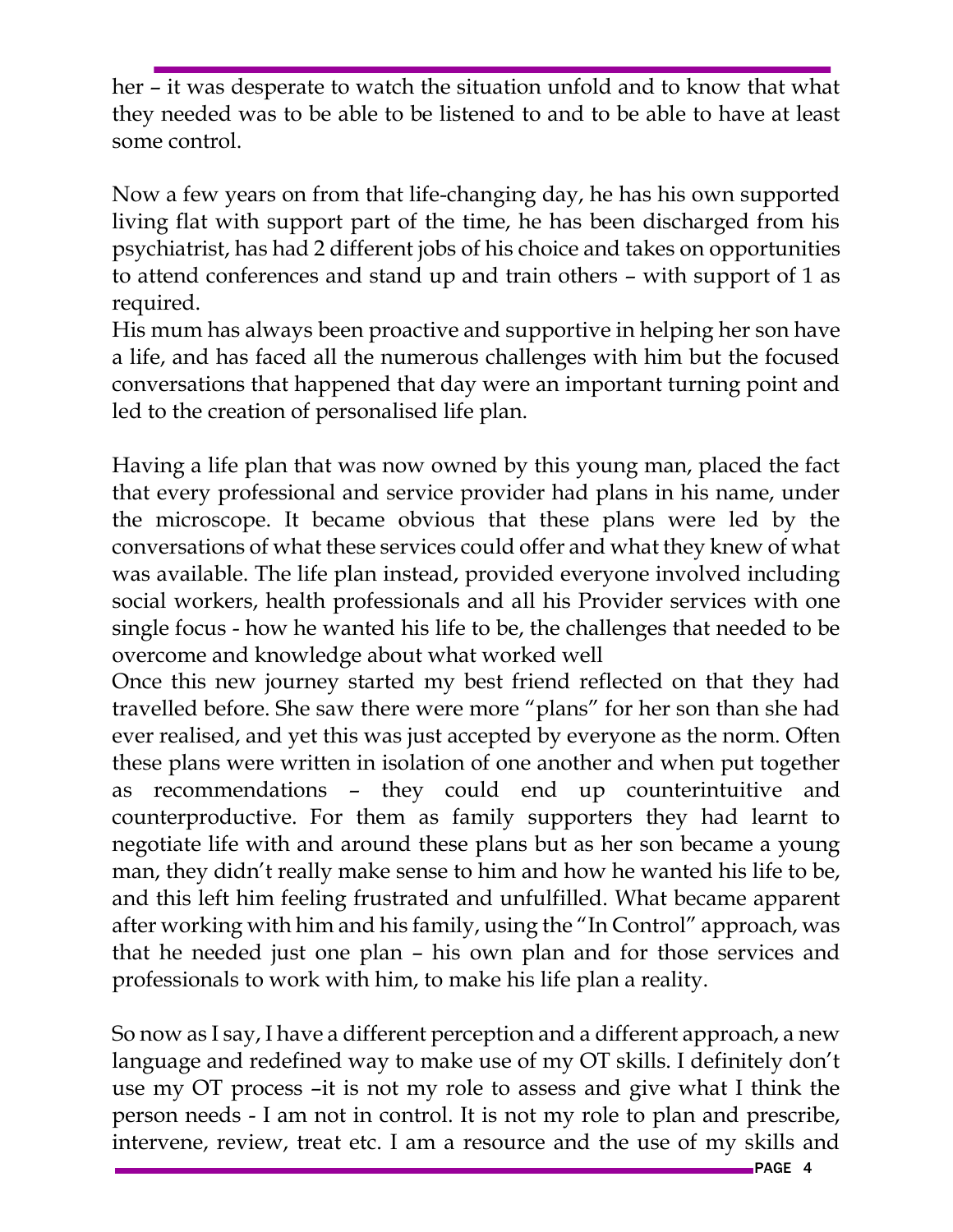expertise is there to be explored, and together - negotiated to fit what the person needs of me.

I have found a new way to work – not in a traditional 'professional gift model' way but one that fits instead within the 'Citizenship model'. (The two models are explained [here\)](https://centreforwelfarereform.org/library/citizenship-professional-gift-models.html).

Individuals who have a disability have the right to live a life that is meaningful to them. For this to be achieved, theirs has to be a journey where this is truly listened to, so that it becomes the basis of planning and living their life rather than receiving a service and receiving various care and support plans.

It can still be inordinately important to have "How to support me" resources, if people are not to spend their lives repeating themselves but these need to be within the persons domain and control - "about me and led by me (or my key supporters as I feel most comfortable about)" . This is something we all need to STOP and consider fully. Why? Because one day it will be us or our most loved ones that are in this position. WE will still desperately want to carry on leading the lives that matter to us. WE will be desperate to be listened to and to be enabled to continue to be part of our family, our community, our lives!! We won't be desperate about living a life prescribed by someone else or receive a team of people who are passing through who are doing the best job they think that they can offer. It is a waste of public money to repeatedly offer expertise and services if so often the outcomes don't deal with how things need to be or consider the whole variety of community resources that are available – chargeable or non-chargeable. Many solutions don't necessarily have to cost, many that enable us to be valuable citizens rather than recipients mean that everyone can give something of themselves and gain wellbeing. We all want to belong, contribute and be valued – no matter our age, ability or challenges.

#### So HOW is my role so different?

• I listen and listen and oh, I listen some more. I reflect and travel a journey with the person in the driving seat of their own life. Sometimes it is individuals and sometimes it is with family or other important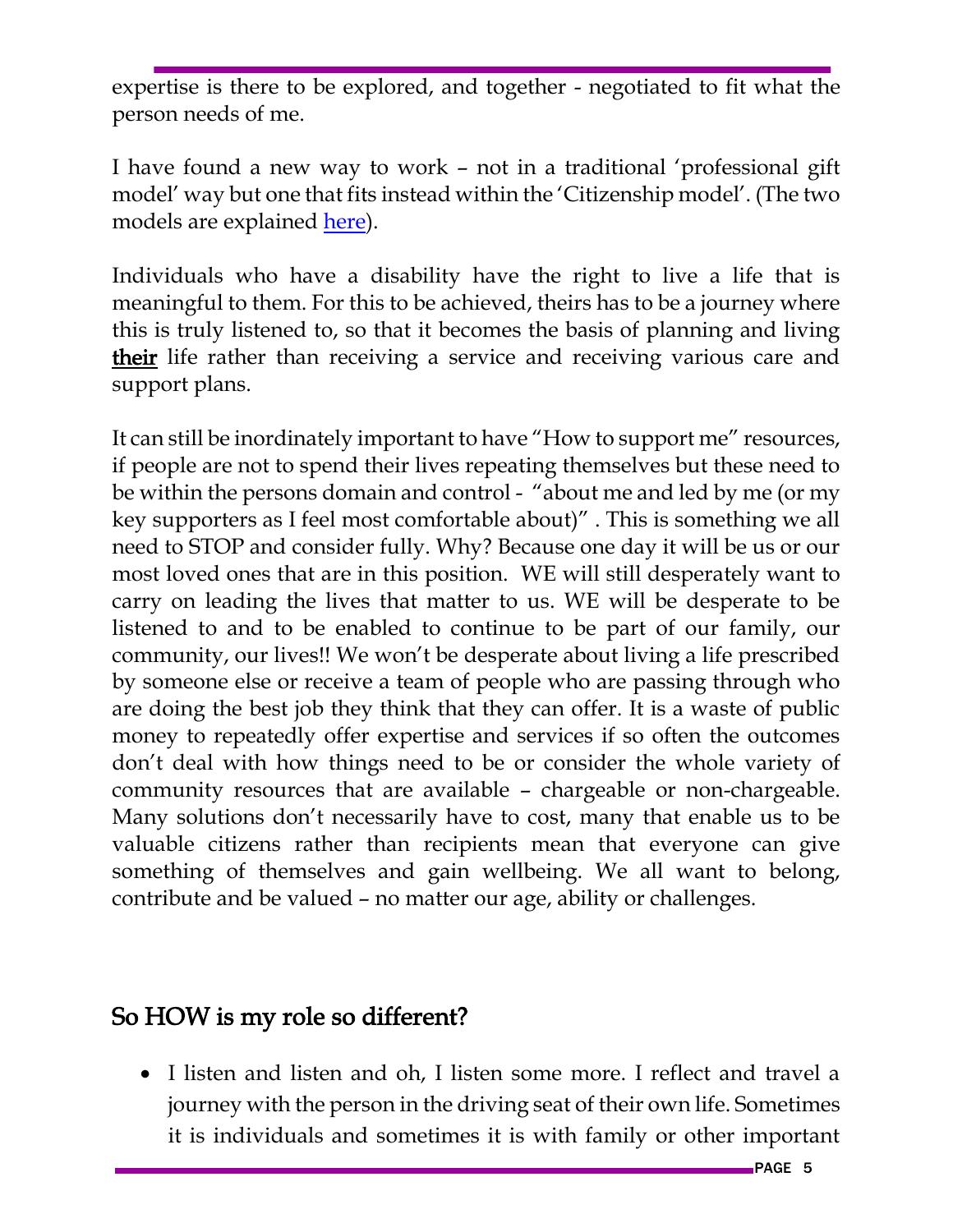supporters of that person – some are also travelling the journey with them – some are also needing to consider a time, when they will no longer be able to be there.

- I am not in the driving seat leading via my professional process in fact, I'm not even back seat driving with my professional process in my mind and hand. Process is not important - not unless it is created with and belongs to the person. Instead, we work to their priorities and what needs to happen for them. We create communication that clearly advocates what is happening and how they would like their life to be so that exploration can take place communicating with those around them as they choose and as makes sense to them, finding solutions that are meaningful.
- I do not need my OT process. I just have to be honest from the beginning – I don't and won't have the answers that people need. How can I? People's lives, challenges and resources are all unique and personal to them and I can't possibly have dealt with every challenge and every eventuality. But what we do have between us and around us, is a set of insights, knowledge, skills and experiences (in them, in myself, in their support circle and in their communities).
- Working together often reveals deeper insights for the individual and the supporters that the individual chooses to share the journey with. Understanding where the person wants to get to in their life and unravelling the parts of what can sometimes feel like a puzzle, can initiate and nurture thoughts and conversations. New ideas can often start to develop around new and different possible solutions something that can be particularly important when what is being made available is just not the answer. Sometimes it's not even about trying to achieve something new but instead is about keeping the life they already love to lead but it is in some way being challenged. Whichever, this same process can be used and lead to some innovative thinking.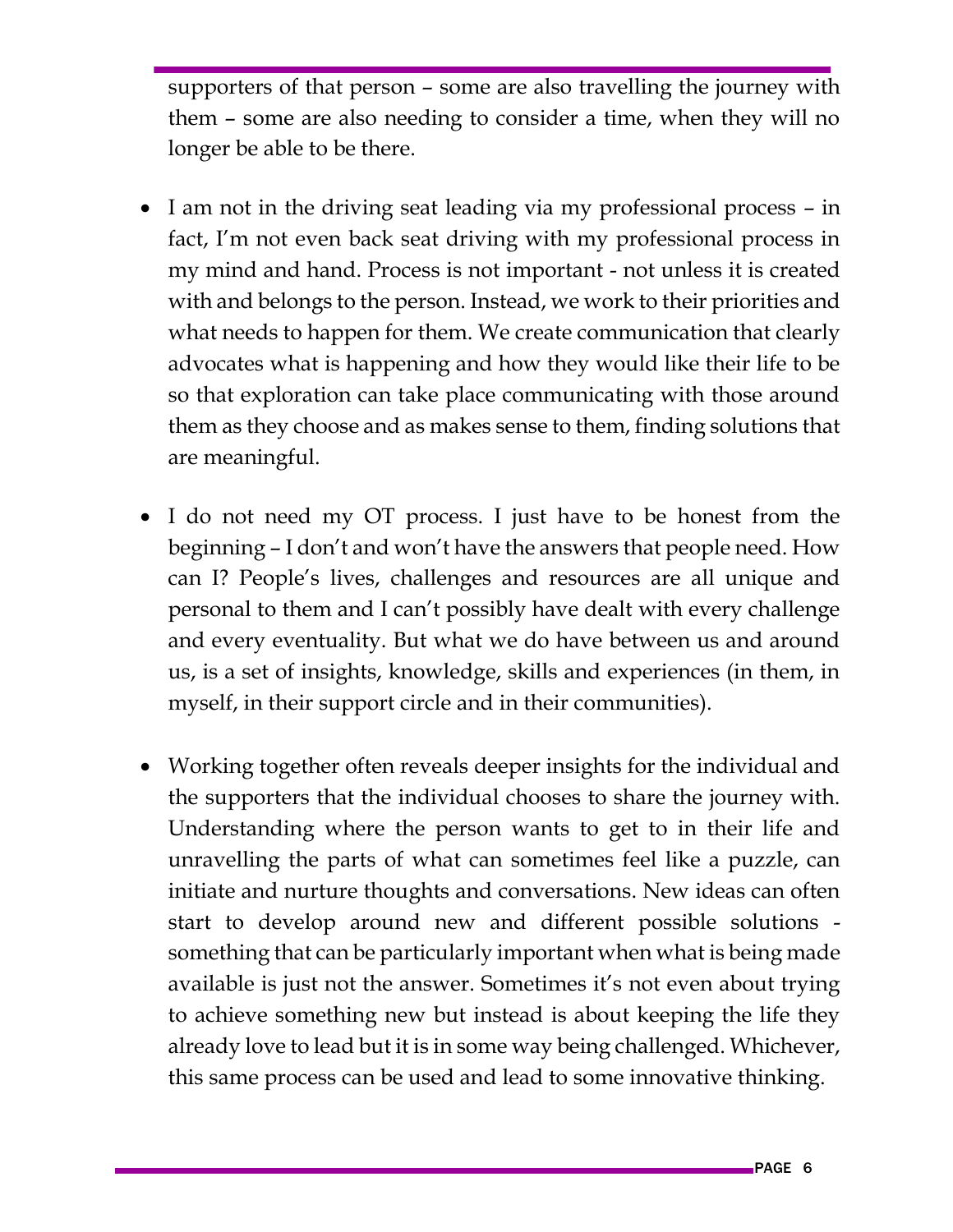- The conversations include supporting the person to explore the risks that they wish to take and how they want to be able to manage them. An approach which inherently follows the principles of the Mental Capacity Act.
- What I bring are my professional skills and approach particularly the Occupational Therapy PEO (Person Environment Occupation) approach but the power base between us has shifted. This PEO approach is combined with a Person Centred Planning approach – continually exploring and returning to the questions that people with disabilities identified as being important to them – "What's working well? What isn't? What's important to and for you? And how would you like your life to be?" Exploring these and how the environment impacts on these things and on the activities they want to pursue. Bringing these two approaches together creates insights and conversations in a very revealing and empowering way.
- Together we travel a journey of discovery using analytical questions "What, where, when, why, who and how" and when you sit back and look at where we have been, we find that we have explored challenges, strengths, passions and potential solutions (and learned about ourselves along the way). Meandering our way through a PEO approach creates self-insight, creative communicative mind maps and a confidence to use problem solving skills along with an ability to advocate more confidently around what an individual and their supporters need. This journey can support individuals and supporters alike. It is beautiful to watch people grow, creating self -efficacy, selfacceptance and their own insight and opportunities. All of this gives people the chance to remain in or learn how to be in control - be in their own driving seat and enjoy thriving as a result. It also equips them with a language and evidence of what doesn't work well which helps to justify doing things in the way that they need and fulfils their needs – including their assessed needs. It demonstrates the existence of well managed needs and enables others including the MDT to understand the detail of how things need to be and why and enables discussion,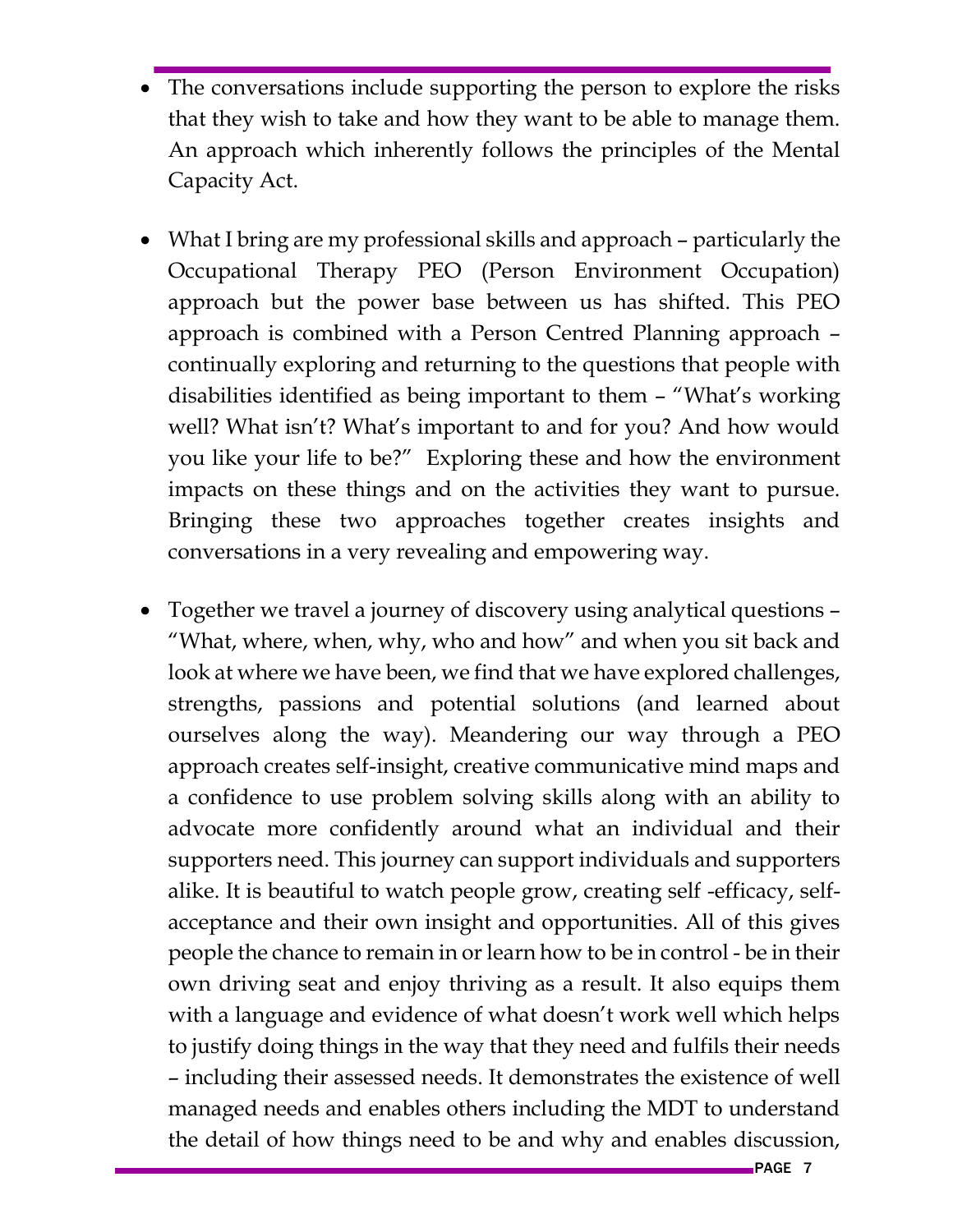negotiation, creative approaches to solution finding and risk management, the finding of least restrictive solutions and the inclusion of long-term planning – after all life is a journey – not just the here and now of "how many hours of support do you need?"

#### So how did I get here?

I have always felt it my role to help people live a meaningful life - I've not met many OT's that don't – it's fundamentally the way we're trained. However, we do get sucked into roles where process is king and often it is as much more about meeting the needs and the pockets of the organisation we are employed by. In this position, we are often left trying to "kindly" shoe-horn people's needs into what our organisation also needs of us, usually time limits and financial constraints and neither we nor the person we want to help, have much control over that. We know what our role is expected to achieve, the time and resources we have to do our "allotted bit" and where to refer on to next. We are often left hoping what we have done is enough and has been done, has been in a sensitive way but the long term or overall picture is not ours to help. I've done and given what I can and as such, my OT process comfortably fits this and is exactly what I now understand as - the 'Professional Gift Model'.

I have always tried to counteract some of the process wherever possible – listening to what mattered to people and trying to advocate where I could to try to provide their care and support somewhat closer to how they seemed to need and want it to be. Working in the community in a care coordinating role helped to a degree with achieving some of that but still that was only within the boundaries of what the organisation could and would allow. I had in my early days as an OT worked with a colleague who tried to make things possible via creative thinking and collaborative working within the confines of her OT role and I have as a result, also tried to do the same. Case conferences, in my care coordination work for people with complex dementia, were a speciality of mine - bringing families and Providers together to find creative, tailored personal solutions to help people retain their independence, but it was all still based on my OT process – assess, plan, implement, review.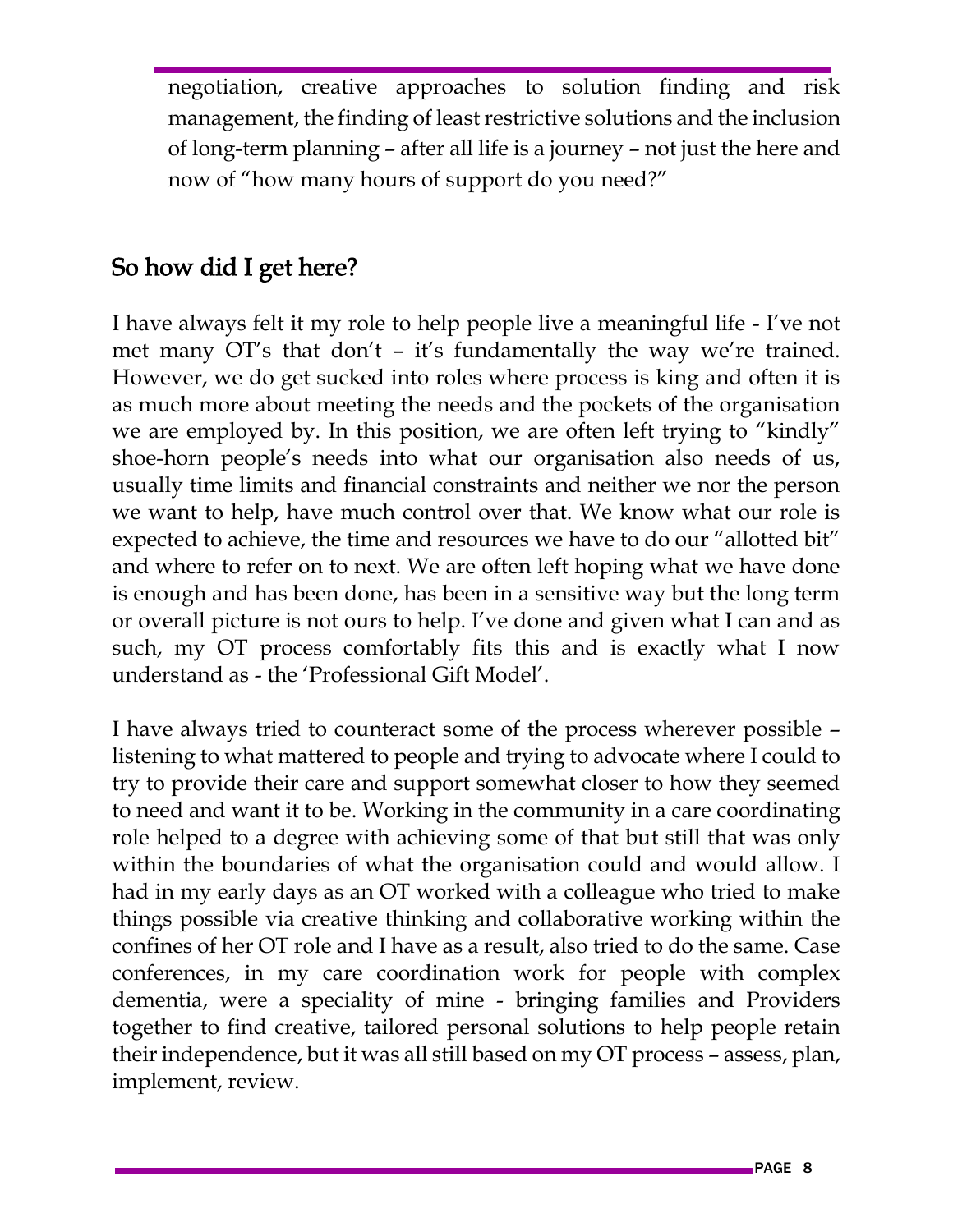I then became involved in innovation, setting up an assistive technology service and later on I coordinated a case where some unusual technology was being requested. In fact, for 3 years the individual had been batted between health and social care as these two organisations argued over who was going to fund the equipment - equipment that had been professionally recommended by a regional health team. I became involved through my technology role and the case was offered a lifeline through the advent of personal budgets. By the time I became involved, the technology had become obsolete but the experience of the training I received and the provision of a personal budget was life transforming for us all – for me, for the individual concerned and as a result, for her family too.

My work initially involved needing to get to know the person through an OT assessment to identify her skills, abilities, cognitive difficulties and goals and identify how these would be helped by the technology concerned. I did my usual OT process.

For the purposes of the personal budget pilot, I then sat down with the lady and used a different set of questions the ones I went on to use with my friend's son. For the first time in her 30+ years of life she was asked about how she would like her life to be. She was asked about what worked well, what didn't and what was important to and for her. She created a beautiful photo album showcasing her incredible talents with craft and it was and still is a dramatic and empowering backdrop, to present the plan she has for her life. She blossomed as a result of the process and gathered in confidence and ability. Her health challenges remained the same, but she had changed – she had been listened to.

When I facilitated the same process with my best friend's son and supporters he too changed – he became happier, his confidence and sense of self grew from that very moment on. He asked to present his life plan to the MDT professionals at his own Social Services panel meeting and managed this with notes he and his psychologist prepared, that were meaningful to him. No-one had been to their own panel meeting before, and he astonished everyone when at the end of the meeting he spontaneously apologised to everyone for the recent difficulties they had all been experiencing in trying to support him - stating candidly:

"No one was listening to me".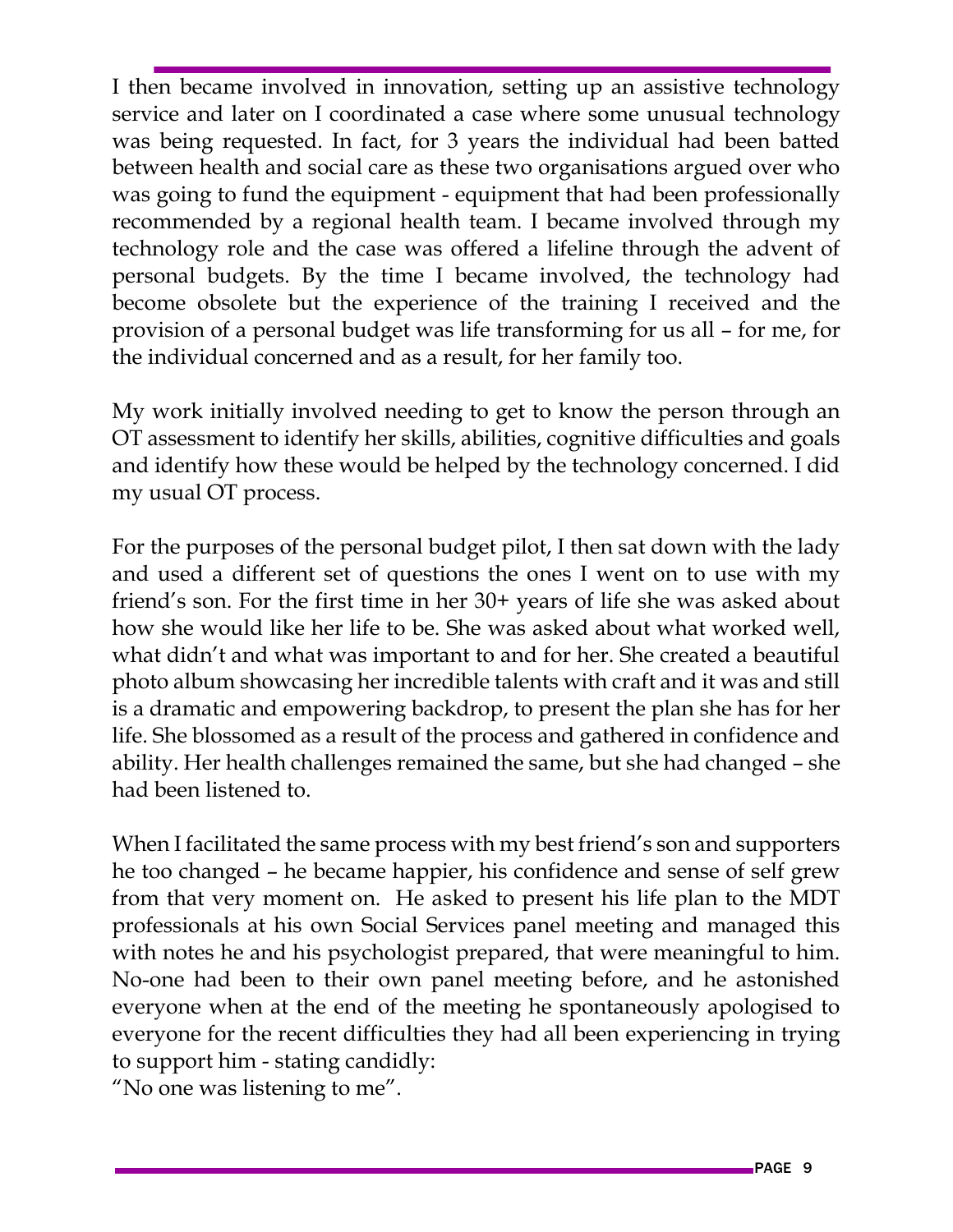Even my friend's jaw hit the floor – apparently along with everyone else's in the room.

We cannot underestimate what that phrase meant.

Is it all about asking a different set of questions?

I knew that I had not been functioning as a traditional OT for some time and had consciously been stepping away from the professional-led approach since being introduced to the Person Centred Planning philosophy. I knew I was doing something different, more than just asking a different set of questions but I could not articulate what the difference was.

In one of my many forays around LinkedIn, I came across the concept of Independent Support Brokerage where the focus is on the person being enabled to be in the driving seat of the decisions that are being made about their life and how they can be enabled through creativity and the use of a variety of resources including their own strengths, their own community and different sources of income, including personal budgets.

At the time there was a huge emphasis on Peer Support Brokerage. An approach that recognises that people with lived experience can be the best placed to offer the functions of a support broker. I can't say I have a personal lived experience and as such I could not see where I, as on OT could fit. An individual's experience and expectation would be of me working within the 'Professional Gift Model' and at the time I certainly couldn't articulate what made me different. Am I an OT or not? Am I assessing or not? I couldn't make sense of what I was supposed to be - I had seen all these amazing changes in people using the Person Centred Planning approach and I knew I had lots of knowledge and experience to share.

It was when a family approached me for help (they already knew of my skills) that I decided I needed to articulate my identity-crisis. I completed the accredited Support Brokerage course with Imagineer (Imagineer Development UK CIC, n.d.), and found myself amongst a group of people with a variety of backgrounds. Together it was clear that we can all enable people to advocate for themselves, find meaningful solutions and make best use of resources available to them, financial or otherwise. Whatever our skill background it didn't matter – here were people doing things that my OT profession has also been trying to do for years. But these people weren't OT's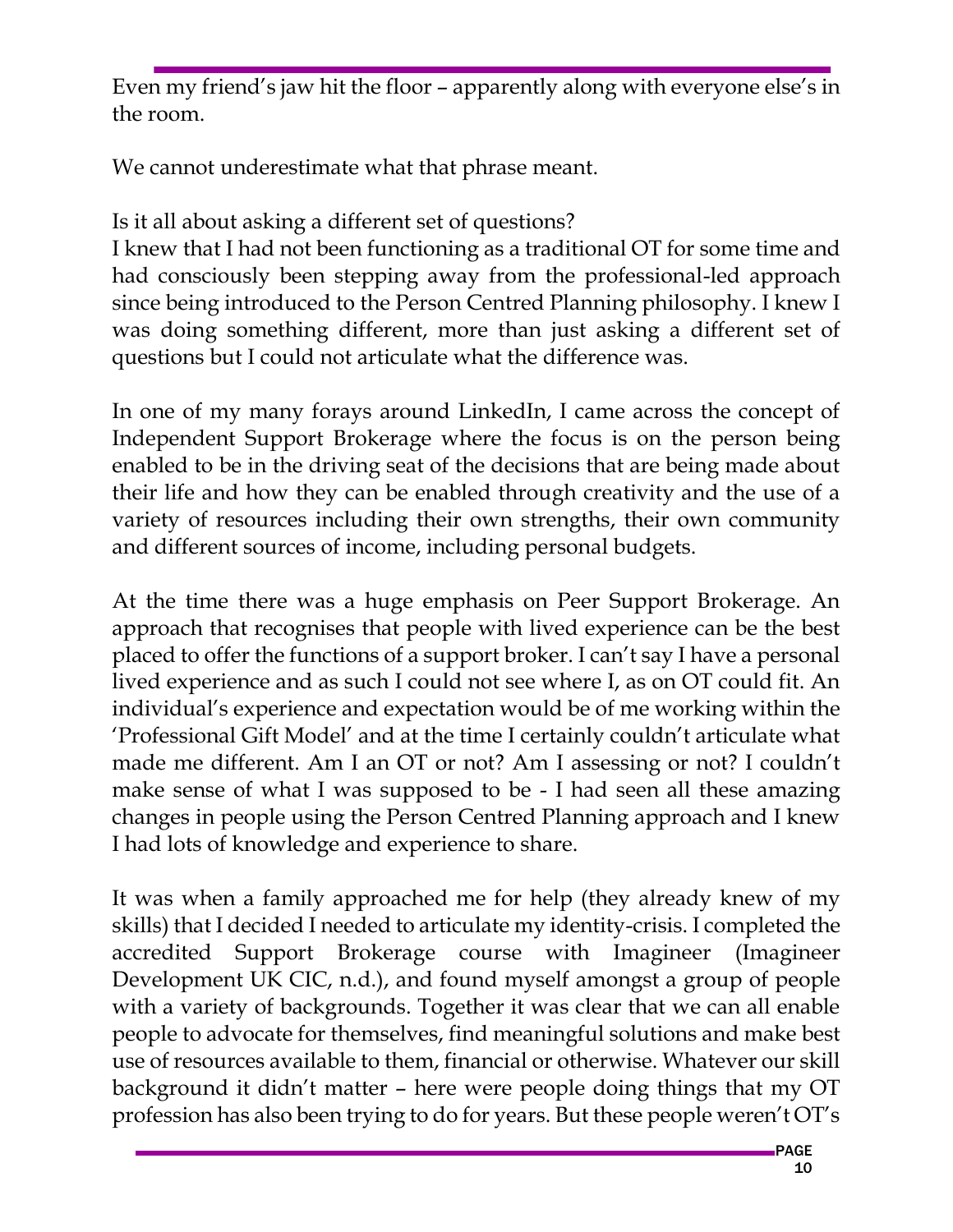they were just listening and putting people at the centre of their own lives. Here I learned not to be precious about my profession. I was humbled by the skills of those around me and inspired by the passion of everyone present.

The reason we could all make a difference was our approach – the approach of embracing personalised support, the values of inclusion, of asset based community development and the Citizenship Model. My OT skills and PEO approach just add a different dimension.

Through understanding the two different models – (Professional Gift model and Citizenship model), I began to understand why I have struggled in my work for the majority of my career - continually experiencing the tensions of trying to make a real difference to the person whilst also meeting organisational needs and imposing my OT process on them. I had always been so proud of my OT process!! I can still remember how proud I was at college when the penny had at last dropped enabling me to answer my final exam questions that were all based around the OT process!!

But now, with my new insight, I can see that my OT process can be an unnecessary challenge to those I am trying to help. It's a professional process – it's not a natural part of living a life. We get so much further when we deal with life challenges from the person's experience and how and when they want to deal with them. I've also learnt the true meaning of choice and control and to be comfortable in ensuring it sits with the person. I have the right to say what I cannot assist or be a party to, and the person has the right to have these discussions and responses of mine explored, justified and for them to be transparent. It is no longer the case of "I'll tell you what I can do as a professional and you be in control of choosing from what I know and can offer".

By exploring what I cannot help with is as enabling as any other conversation – the person has the knowledge and insight they need to be able to take that conversation where they then need it to be and with whom.

I am a resource. Within the image that accompanies the 'Citizenship Model', I sit alongside the individual, as and when they want me to be, supporting them to find and negotiate solutions including how they want to use my knowledge. I share my skills of how to analyse what is happening and what the options and next steps could be. This can often include understanding the processes, policies and key agendas that affect how the health and social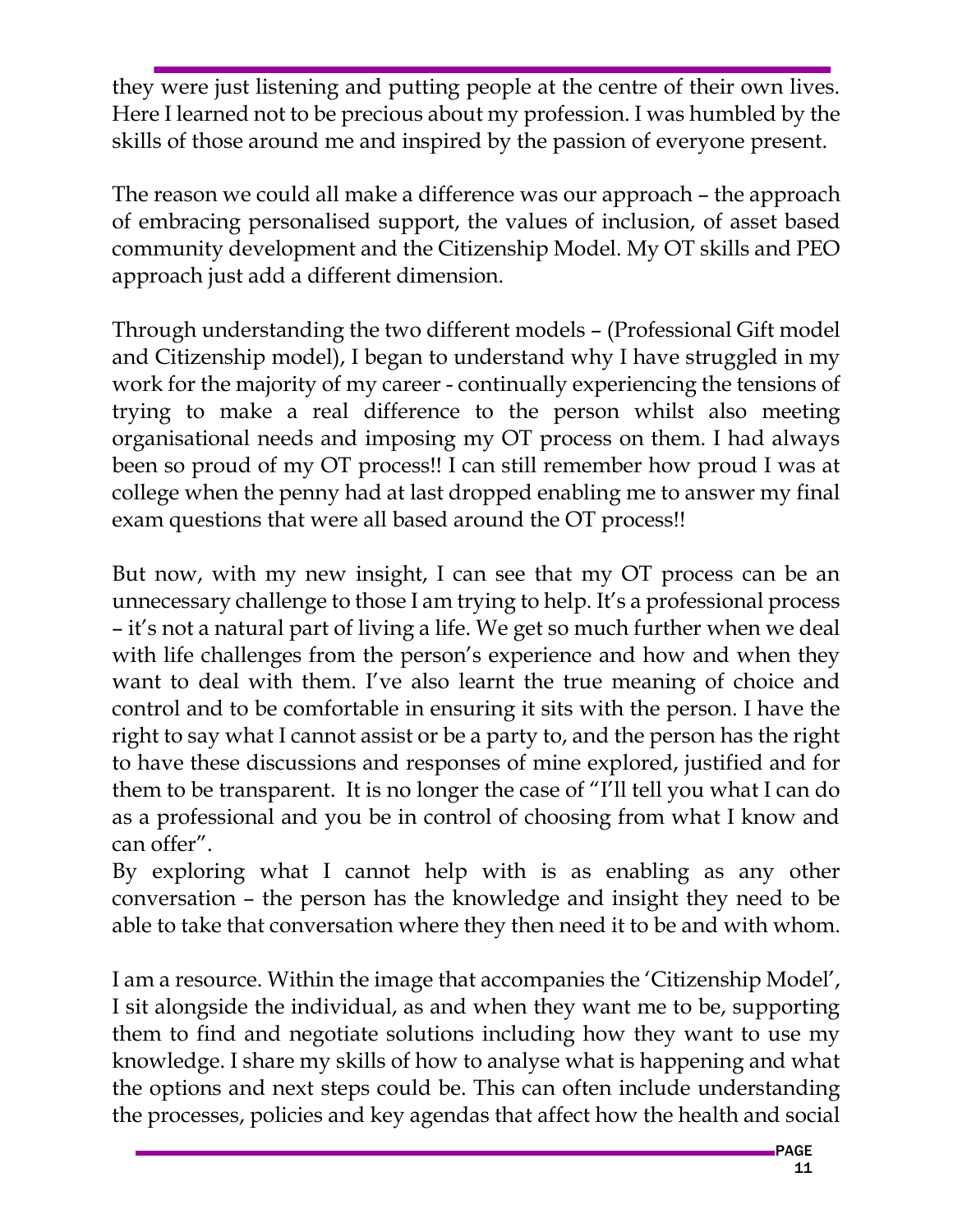care systems work, so that an individual can more knowledgeably advocate for themselves. Sometimes the challenge faced is that of communicating and translating the persons experiences into the language understood by service professionals – the language that fits these policies and agendas. This skill comes from years of experience of being within the MDT, and when this situation arises, we may agree that I will professionally advocate and become an intermediary between the 'Professional Gift' and 'Citizenship' Models. Sometimes I will act as translator and mediator, always ensuring the professional knows I'm not in the driving seat and no decisions are mine to make. Possible scenarios are always explored before any professional conversations take place, the majority of conversations involve the person unless they choose not to and what the person does and doesn't want and why, are always understood. Any emails that someone wants to come from me are written together and agreed before sending.

It isn't easy fighting the challenges that people face when accessing the funding and solutions they need to lead a life that makes sense to them. This includes the insight and understanding they need professionals to have, to underpin the decisions they require, including risk management strategies, but this has to meaningfully happen if *people* are to be set free *from the* constraints and restrictions placed on them, particularly from the constraints brought about by process and the bureaucracy that often comes their way.

It's been an interesting journey and one I know I don't regret. Seeing the impact of how things can be when they are done differently is heartwarming. Seeing older parent carers gain some peace of mind for the future is priceless. If and whenever it's my turn to be the person with life changing needs, I hope there are many professionals around me who are willing to work in the same way.

If reading this has resonated in some way with you – I can only say that's wonderful.

You are very welcome to come and share further in my shoes and where you can take time to reflect on some the similar challenges I've sat with and tried to understand

- Where do I truly sit, when offering choice and control?
- How do people truly gain from the skills that I can offer?